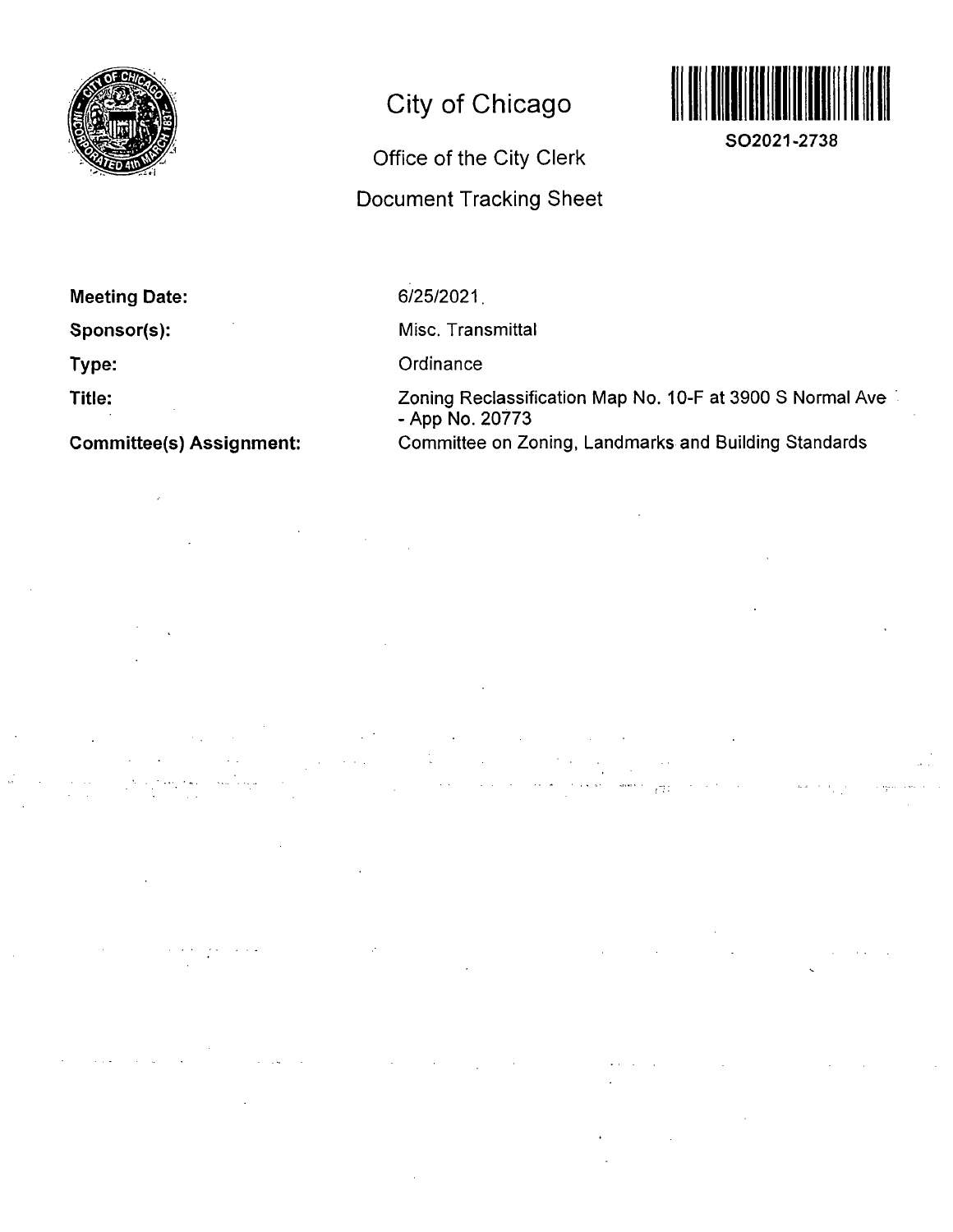#### **ORDINANCE**

BE IT ORDAINED BY THE CITY COUNCIL OF THE CITY OF CHICAGO:

SECTION 1. Title 17 of the Municipal Code of Chicago, the Chicago Zoning Ordinance, is hereby amended by changing all of the M2-3, Light Industry District symbols and indications as shown on Map No. 10-F in the area bounded by

West Pershing Road; S. Normal Street; Chicago Junction Rail Yard; South Wallace Street

. to those of a Planned Development District. 

SECTION 2. This ordinance shall be in force and effect from and after its passage and due publication.

Common Address of Property: 3900 S Normal

 $\mathcal{L}$ 

 $\mathcal{L}$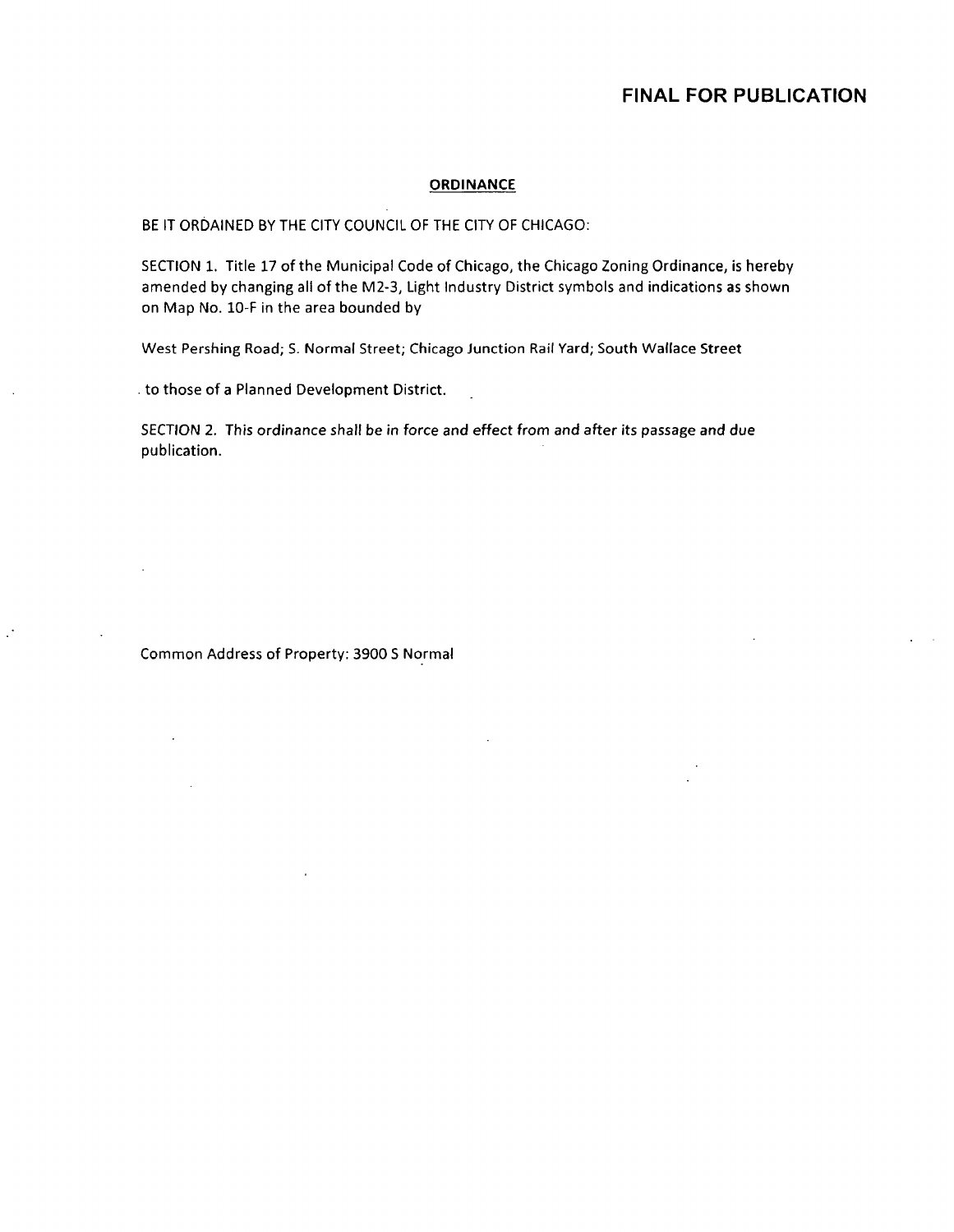FINAL

#### STANDARD PLANNED DEVELOPMENT STATEMENTS

Thc Planned Development Statements describe thc legal regulations and conditions that vvill control the development of the proposed project. The following statements shall be included in the ordinance; any proposed changes to these statements must be discussed and reviewed vvith thc Chicago Department of Planning and Development. Based on the scope of the project, additional statements (listed at the end of this document) may be required. The following statements must be included in the ordinance:

- 1. The area delineated herein as Planned Development Number TBD, (Planned Development) consists of approximately 356,370 square feet of net site area and a base FAR of 3.0, vvhich is depicted on the attached Planned Development Boundary and Property Line Map (Property) and is owned or controlled by the Applicant, 3900 S Normal TMG, LLC.
- 2. The requirements, obligations and conditions contained within this Planned Development shall bc binding upon the Applicant, its successors and assigns and, if different than the Applicant, the legal title holders and any ground lessors. All rights granted hereunder to the Applicant shall inure to the benefit of the Applicant's successors and assigns and, if different than the Applicant, the legal title holder and any ground lessors. Furthermore, pursuant to therequirements of Section 17-8-0400 of the Chicago Zoning Ordinance, the Property, at the time of application for amendments, modifications or changes (administrative, legislative or otherwise) to this Planned Development are made, shall be under single ovvnership or designated control. Single designated control is delined in Section 17-8-0400.
- 3. All applicable official reviews, approvals or permits are required to be obtained by the Applicant or its successors, assignees or grantees. Any dedication or vacation of streets or alleys or grants of easements or any adjustment of the right-of-way shall require a separate submittal to the Department of Transportation on behalf of the Applicant or its successors, assigns or grantees.

Any requests for grants of privilege, or any items encroaching on the public way, shall be in compliance with the Planned Development.

Ingress or egress shall be pursuant to the Planned Development and may be subject to thc review and approval of the Departments of Planning and Development and Transportation. Closure ofall or any public street or alley during demolition or construction shall be subject to the review and approval of the Department of Transportation.

All work proposed in the public way must be designed and constructed in accordance with the Department of Transportation Construction Standards for Work in thc Public Way and in compliance with the Municipal Code of Chicago. Prior to the issuance of any Part II approval, the submitted plans musl be approved by the Department of Transportation.

4. This Plan of Development consists of 16 Statements: a Bulk Regulations Table; an Existing Zoning Map; an Existing Land-Use Map; a Planned Development Boundary and Property Line Map; a Site Plan; an Aerial Map; a Partial Floor Plans (North Half of Building); a Partial Floor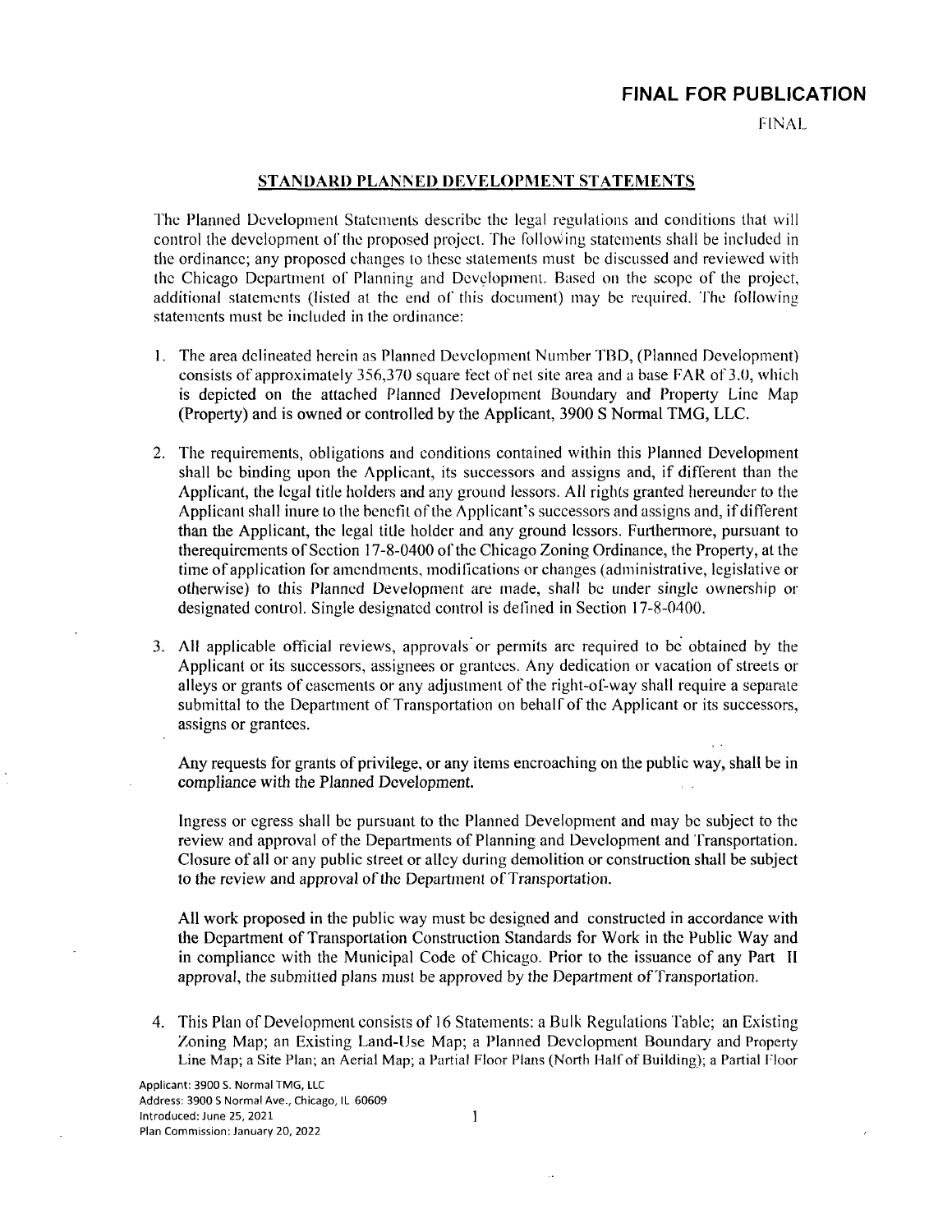FINAL

Plans (South Half of Building); a Landscape Plan; and Building Elevations (North, South, East and West) prepared by Cornerstone Architects, Ltd. and dated January 20, 2022, submitted herein. Fulisized copies of the Site Plan, Landscape Plan and Building Elevations are on file with the Department of Planning and Development. In any instance where a provision of this Planned Development conflicts with the Chicago Building Code, the Building Code shall control. This Planned Development conforms to the intent and purpose of the Chicago Zoning Ordinance, and all requirements thereto, and satisfies the established criteria Ibr approval as a Planned Development. In case of a conflict between the terms of this Planned Development Ordinance and the Chicago Zoning Ordinance, this Planned Development shall control.

- 5. The following uses are permitted in the area delineated herein as a Planned Development: Public Safety Services; Utilities and Services; Building Maintenance Services; Business Support Services; Communication Services Establishments; Construction Sale and Services; Financial Services; Personal Service; Retail Sales, General; Vehicle Sales and Service; Manufacturing, Production and Industrial Service; Warehousing, Wholesaling and Freight Movement; Wireless Communication Facilities; and Accessory Parking (subject to Section 17-5-0200 of Chapter 17-5 Manufacturing Districts), and incidental and accessory uses.
- 6. On-Premise signs and temporary signs, such as construction and marketing signs, shall be permitted within the Planned Development, subject to the review and approval of the Department of Planning and Development. Off-Premise signs are prohibited within the boundary of the Planned Development.
- 7. For purposes of height measurement, the definitions in the Chicago Zoning Ordinance shall apply. The height of any building shall also be subject to height limitations, if any, established by the Federal Aviation Administration.
- 8. The maximum permitted floor area ratio (FAR) for the Property shall be in accordance vvith the attached Bulk Regulations and Data Table. For the purpose of FAR calculations and measurements, the definitions in the Zoning Ordinance shall apply. The permitted FAR identified in the Bulk Regulations and Data Table has been determined using a net site areaof 356,370 square feet and a base FAR of 3.0.
- 9. Upon review and determination. Part II Review, pursuant to Section 17-13-0610, a Part IT Review Fee shall be assessed by the Department of Planning and Development. The fee, as determined by staff at the time, is final and binding on the Applicant and must be paid to the Department of Revenue prior to the issuance of any Part II approval.
- 10. The Site and Landscape Plans shall be in substantial conformance with the Landscape Ordinance and any other corresponding regulations and guidelines, including Section 17-13- 0800. Final landscape plan review and approval will be the Department of Planning and Development Any interim reviews associated with site plan review or Part II reviews, are conditional until final Part II approval.
- 11. The Applicant shall comply with Rules and Regulations for the Maintenance of Stockpiles promulgated by the Commissioners of the Departments of Streets and Sanitation, Fleet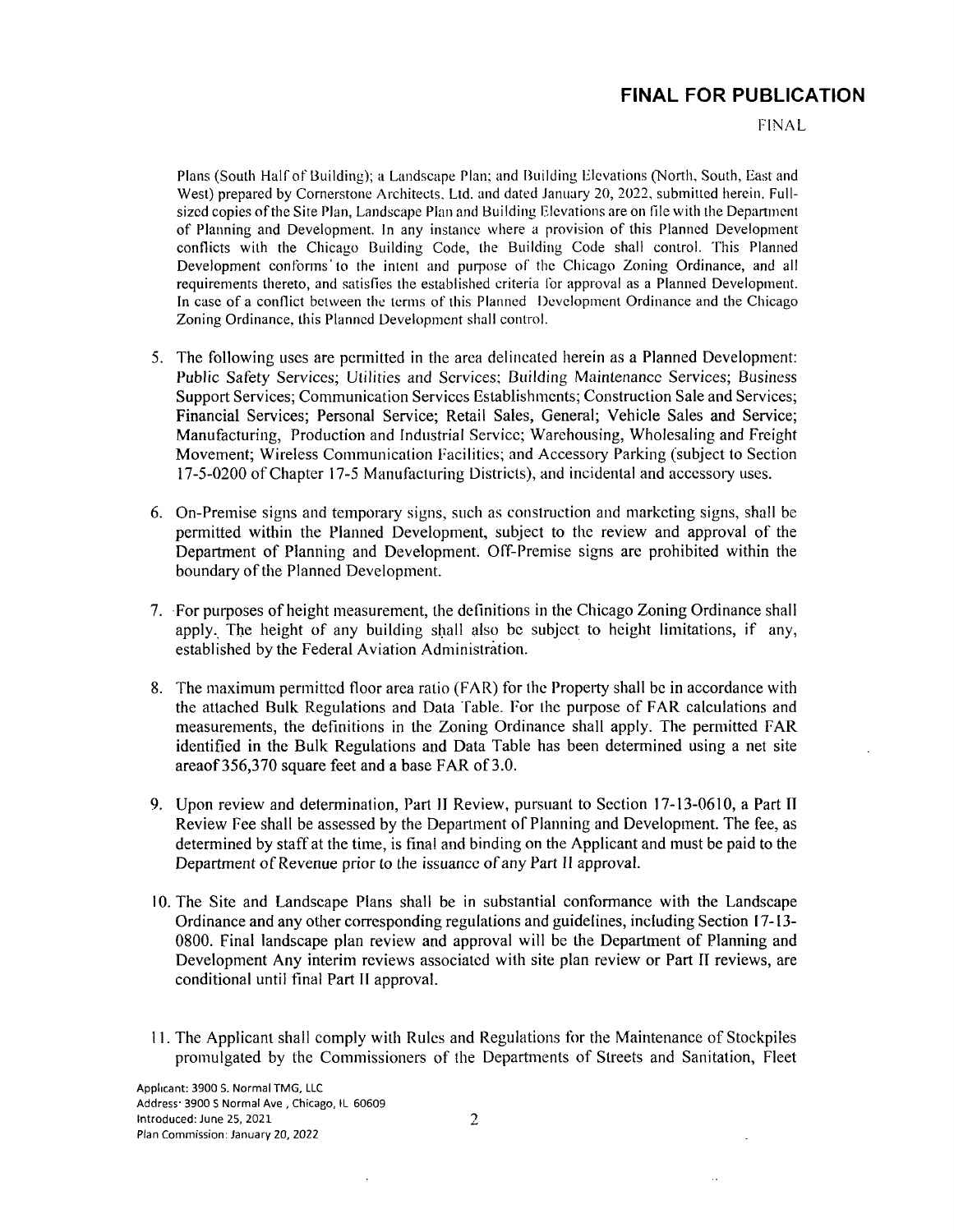FINAL

and Facility Management and Buildings, under Section 13-32-085, or any olher provision ofthe Municipal Code of Chicago.

- 12. The terms and conditions of development under this Planned Development ordinance may be modified administratively, pursuant to Section 17-13-0611-A, by the Zoning Administrator upon the application for such a modification by the Applicant, ils successors and assigns and,if different than the Applicant, the legal title holders and any ground lessors.
- 13. The Applicant acknowledges that it is in the public interest to design, construct and maintain the project in a manner which promotes, enables and maximizes universal access throughout the Property. Plans for all buildings and improvements on the Property shall be reviewed and approved by the Mayor's Office for People with Disabilities to ensure compliance with all applicable laws and regulations related to access for persons with disabilities and to promote the highest standard of accessibility.
- 14. The Applicant acknowledges lhat it is in the public inlerest to design, construct, renovate andmaintain all buildings in a manner that provides healthier indoor environments, reduces operating costs, conserves energy and maximizes the preservation of natural resources. The Applicant shall obtain the number of points necessary to meet the requirements of the Chicago Sustainable Development Policy, in effect at the time of the Part 11 review process as initiated for each improvement that is subject to the aforementioned Policy and must provide documentation verifying compliance.
- 15. The Applicant acknowledges that it is the policy of the City to maximize opportunities for Minority and Women-owned Business Enterprises ("M/WBEs") and city residents to compete for contracts and jobs on construction projects approved through the planned development process. To assist the city in promoting and tracking such M/WBE and city resident participation, an applicant for planned development approval shall provide infomiation at three points in the city approval process. First, the applicant must submit to DPD, as part of its application for planned development approval, an M/WBE Participation Proposal. The M/WBE Participation Proposal must identify the applicant's goals for participation of certified M/WBE firms in the design, engineering and construction of the project, and of city residents in the construction work. The city encourages goals of (i) 26% MBE and 6% WBE participation (measured against the total construction budget for the project or any phase thereof), and (ii) 50% city resident hiring (measured against the total construction work hours for the project or any phase thereof). The M/WBE Participation Proposal must include a description of the Applicant's proposed outreach plan designed to inform M/WBEs and city residents of job and contracting opportunities. Second, at the time of the Applicant's submission for Part II permit review for the project or any phase thereof, the Applicant must submit to DPD (a) updates (if any) to the Applicant's preliminary outreach plan, (b) a description of the Applicant's outreach efforts and evidence of such outreach, including, without limitation, copies of certified letters to M/WBE contractor associations and the ward office of the alderman in which the project is located and receipts thereof; (c) responses to the Applicant's outreach efforts, and (d) updates (if any) to the applicant's M/WBE and city resident participation goals. Third, prior lo issuance of a Certificate of Occupancy for the project or any phase thereof, the Applicant must provide DPD with the actual level of M/WBE and city resident participation in the project or any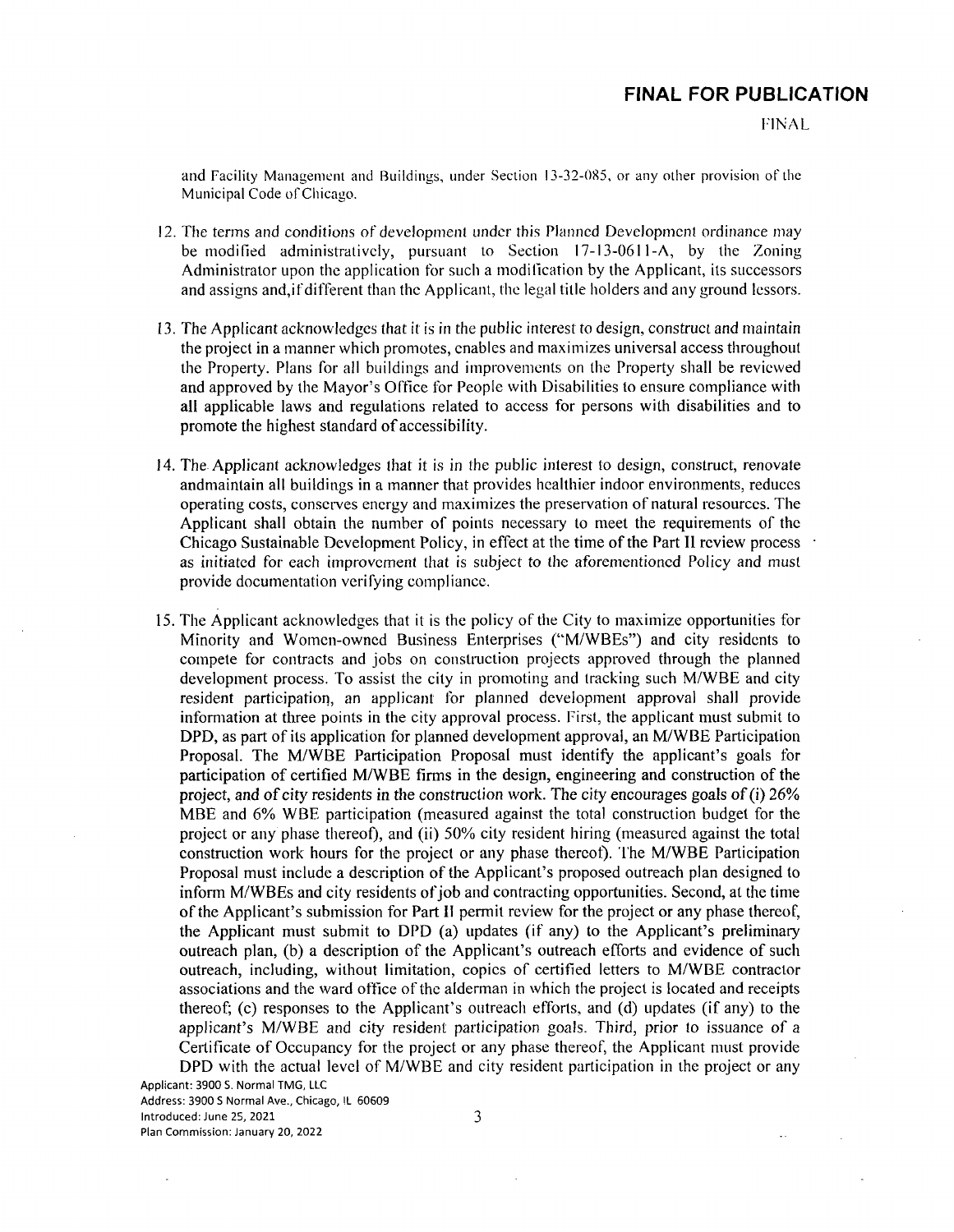FINAL

phase Ihereof, and evidence of such participation. In addition to the forgoing, DPD may request such additional information as the department determines may be necessary or useful in evaluating the extent to which M/WBEs and city residents are informed of and utilized in planned development projects. All such information will be provided in a form acceptable to the Zoning Administrator. DPD vvill report the data il collects regarding projected and actual employment of M/WBEs and city residents in planned development projects twice yearly to the Chicago Plan Commission and annually to thc Chicago City Council and the Mayor.

16. This Planned Development shall be governed by Section 17-13-0612. Should this Planned Development ordinance lapse, fhe Commissioner of the Department of Planning and Development shall initiate a Zoning Map Amendment to rezone the property to (underlying zoning that formed the basis of this Planned Development).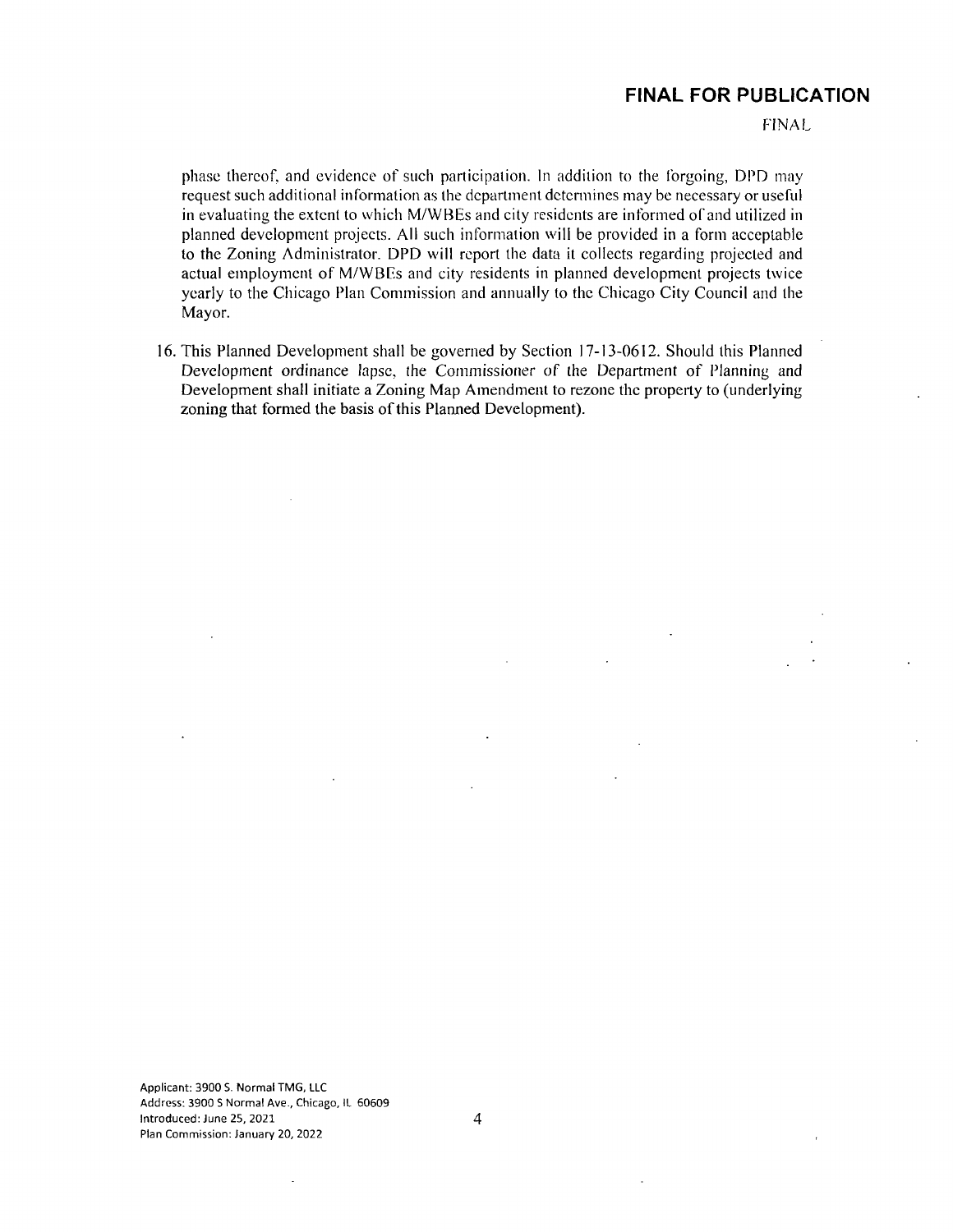# **SPECULATIVE 1-STORY FACILITY 3900 S. NORMAL AVE. BULK REGULATIONS AND DATA TABLE (M2-3)**

 $\bar{\mathbf{v}}$ 

| Gross Site Area:                                                           | 417,560sq.ft. (9.58 acres)     |
|----------------------------------------------------------------------------|--------------------------------|
| Public R.O.W.                                                              | 61,190sq.ft. (1.40 acres)      |
| Net Site Area:                                                             | 356,370sq.ft. (8.18 acres)     |
| Max. F.A.R.:                                                               | 1.0                            |
| Minimum number of required loading spaces:                                 | $\overline{2}$                 |
| Minimum number of required vehicle parking spaces:                         | 1 per 4 Employees              |
| Minimum number of EVSE spaces:                                             | 20% total parking provided     |
| Minimum number of bicycle spaces:                                          | 1 per 10 auto spaces           |
| Maximum building height:                                                   | None per zoning                |
| Minimum required building setbacks;<br>Front:<br>Side:<br>Rear:            | None<br>None<br>None           |
| Minimum % green space required:<br>Minimum amount of green space provided: | 10% site area<br>21% site area |

Vehicle use area:

 $\sim$ 

 $\mathcal{A}$ 

 $\mathbf{r}$ 

J.

 $\ddot{\phantom{a}}$ 

21 % site area lll,587sq.ft. (2.56 acres)

 $\omega$  -  $\omega^{\rm max}$ 

 $\bar{.}$ 

Applicant: 3900 S. Normal TMG, LLG<br>Address: 1700 W. Higgins Rd., Suite Address: 1700 W. Higgins Rd., Suite 400, Des Plaines<br>Date: 1-20-2022 1-20-2022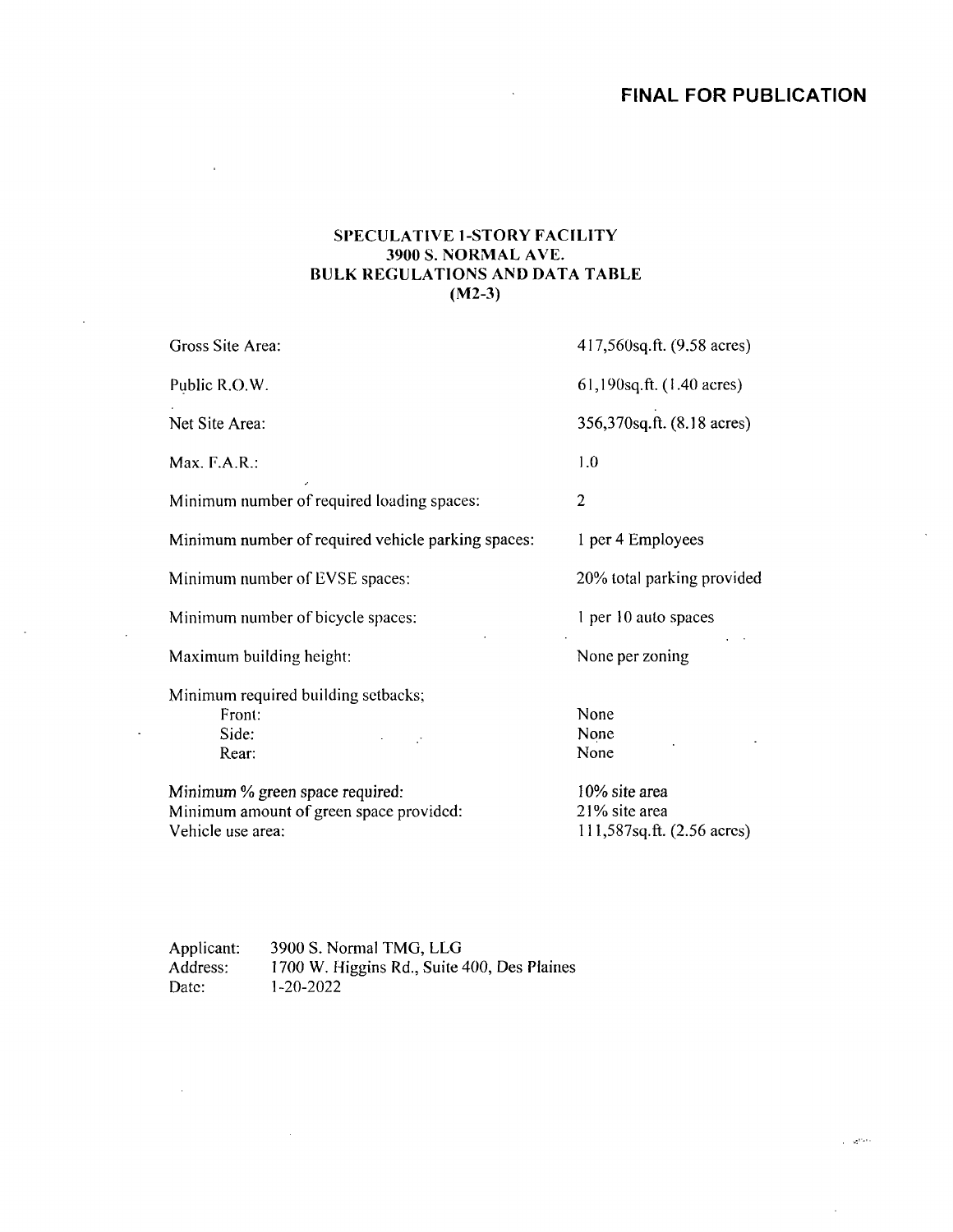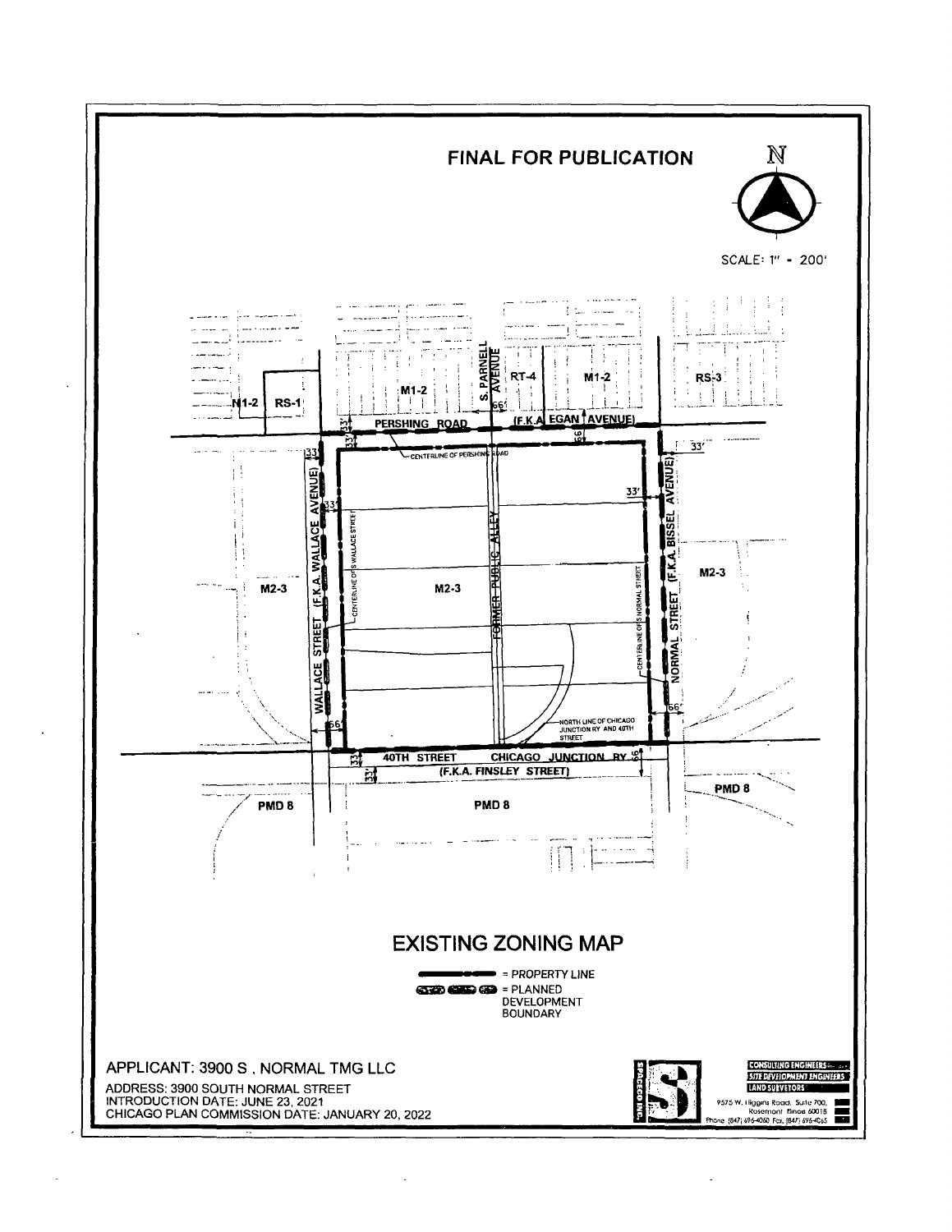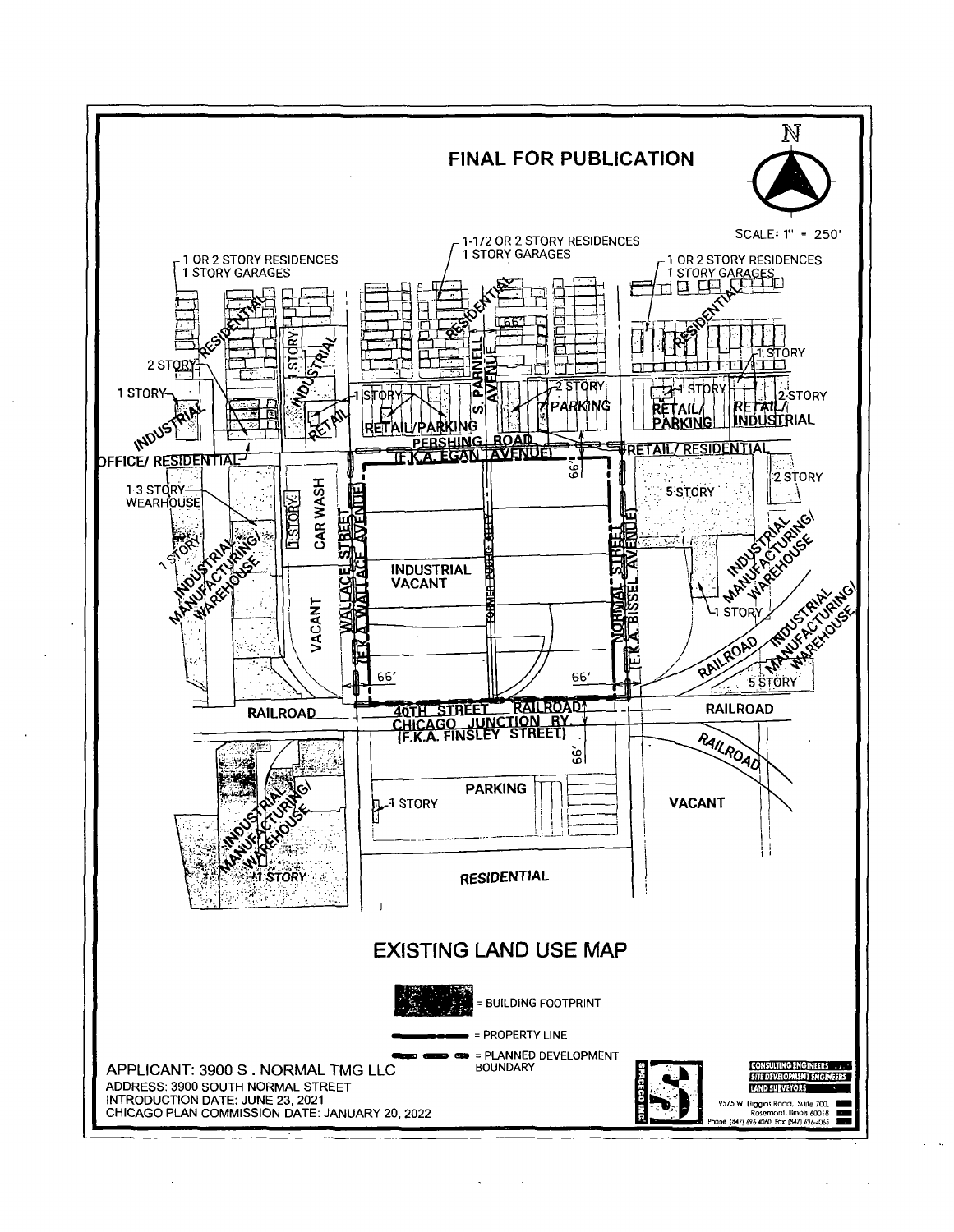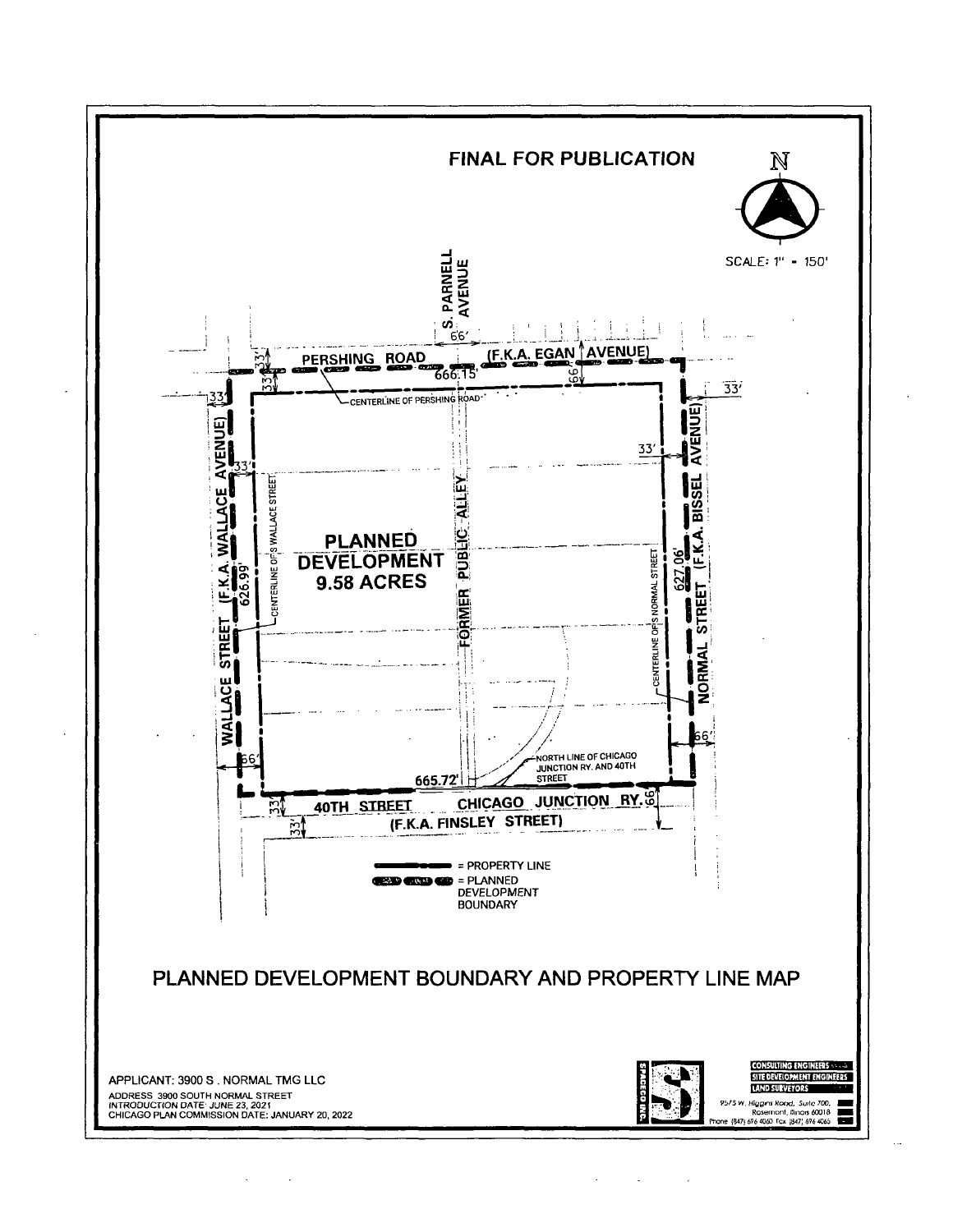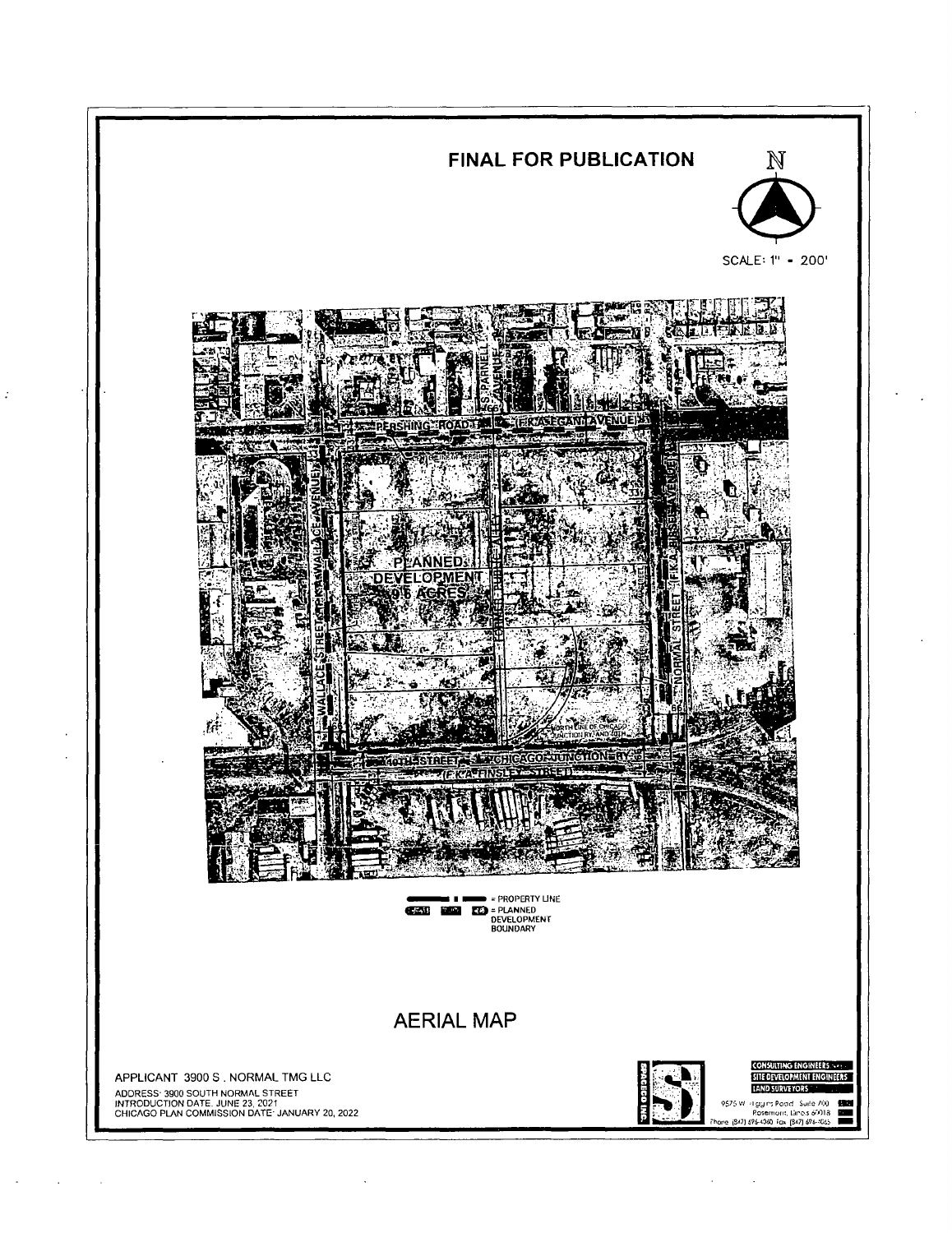

i.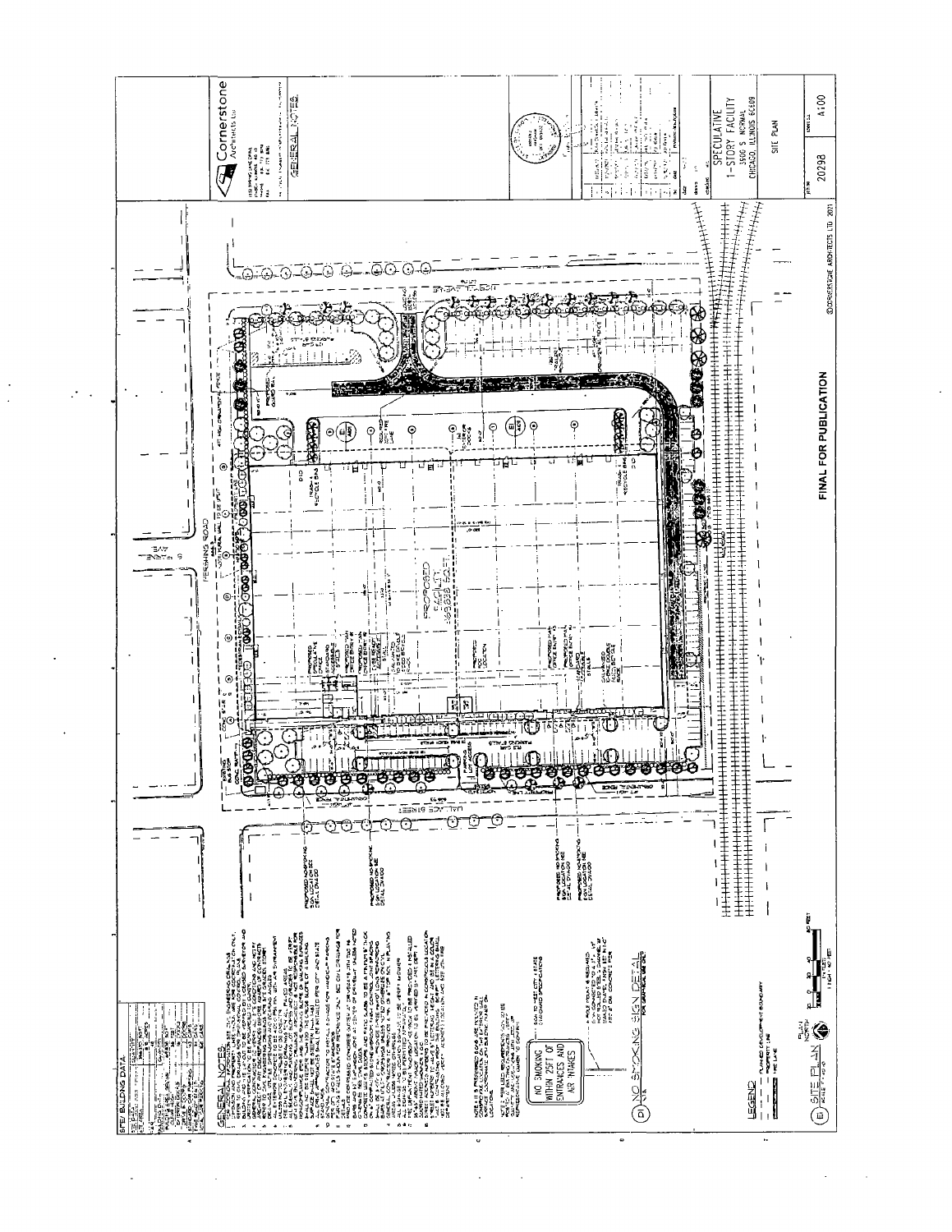

 $\ddot{\phantom{0}}$ 

 $\bar{z}$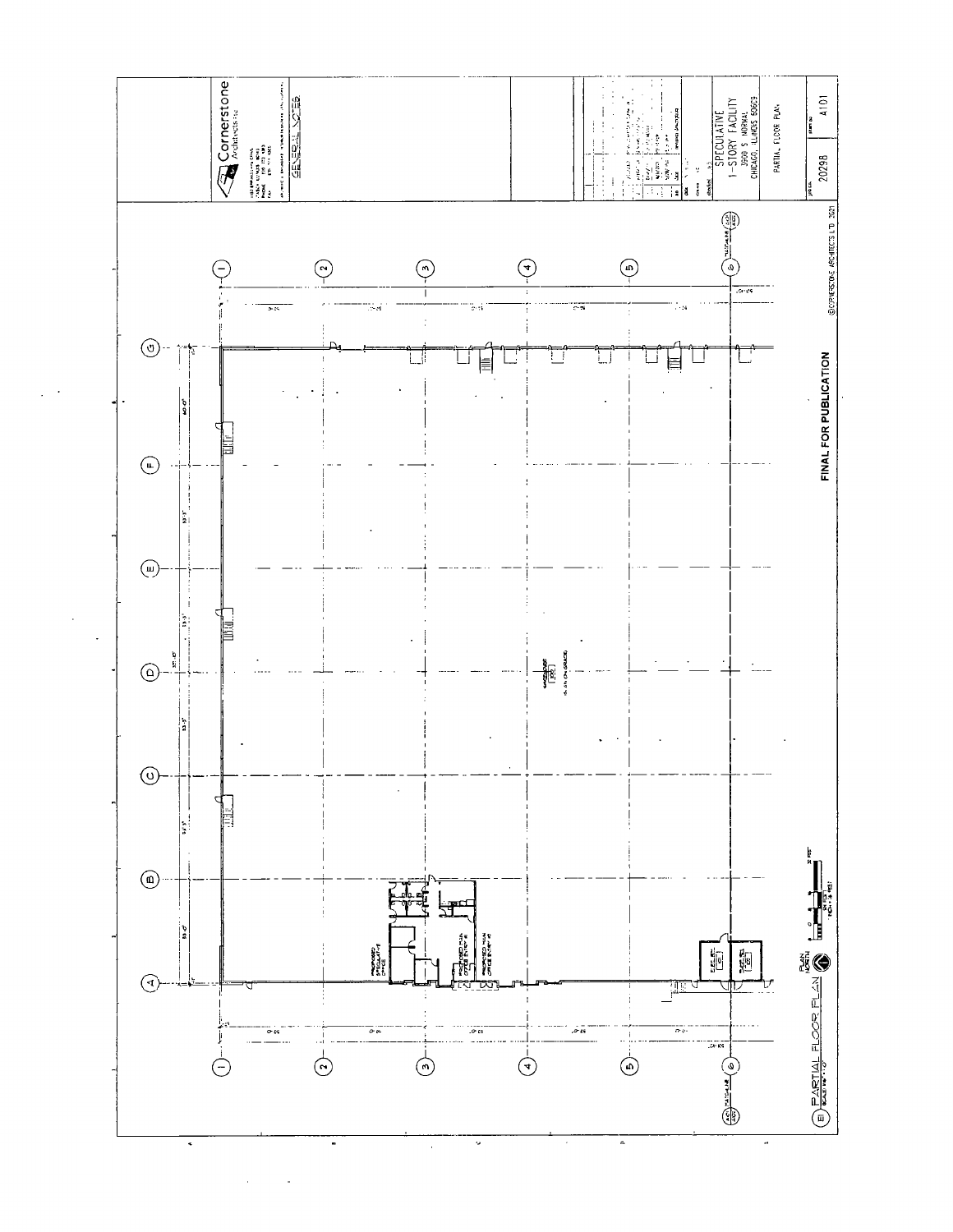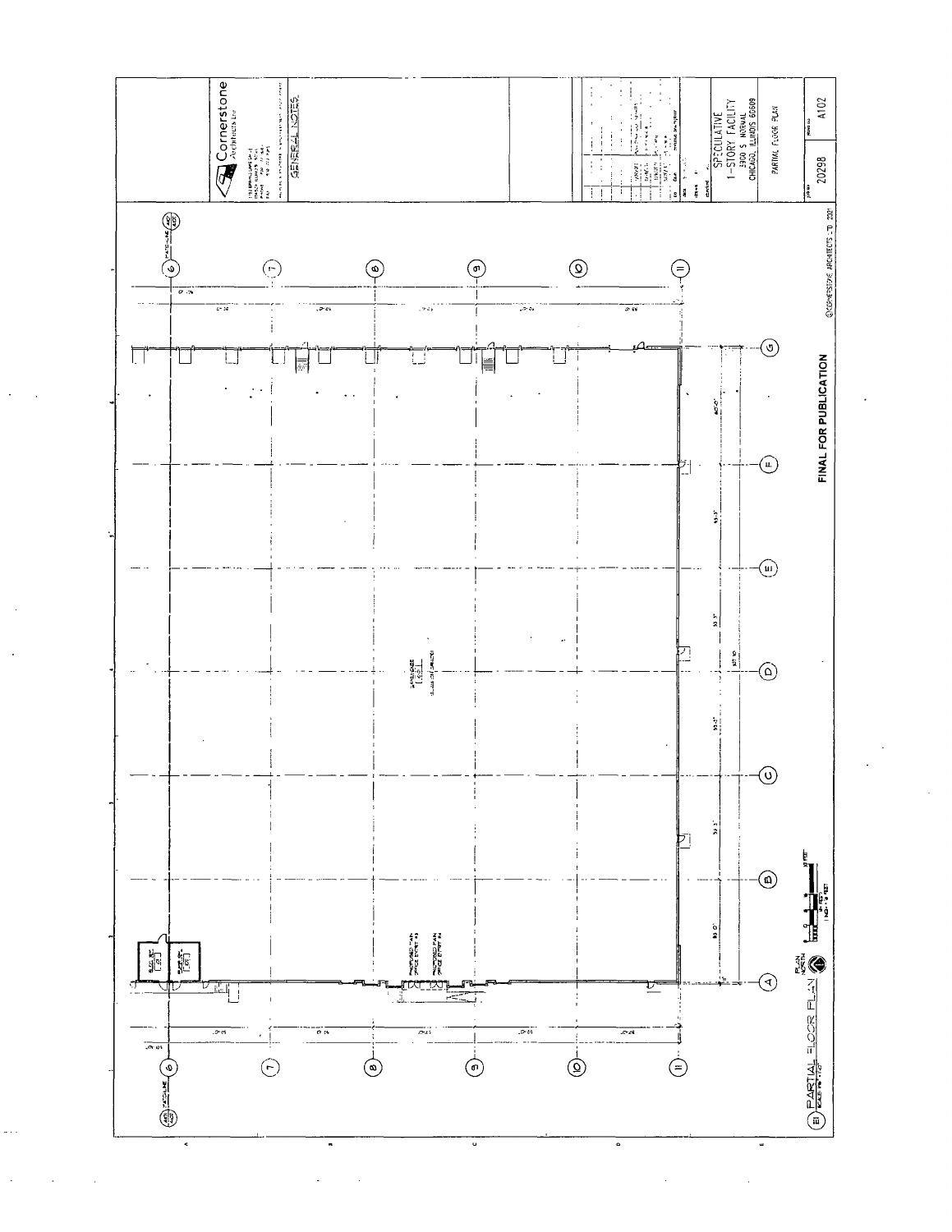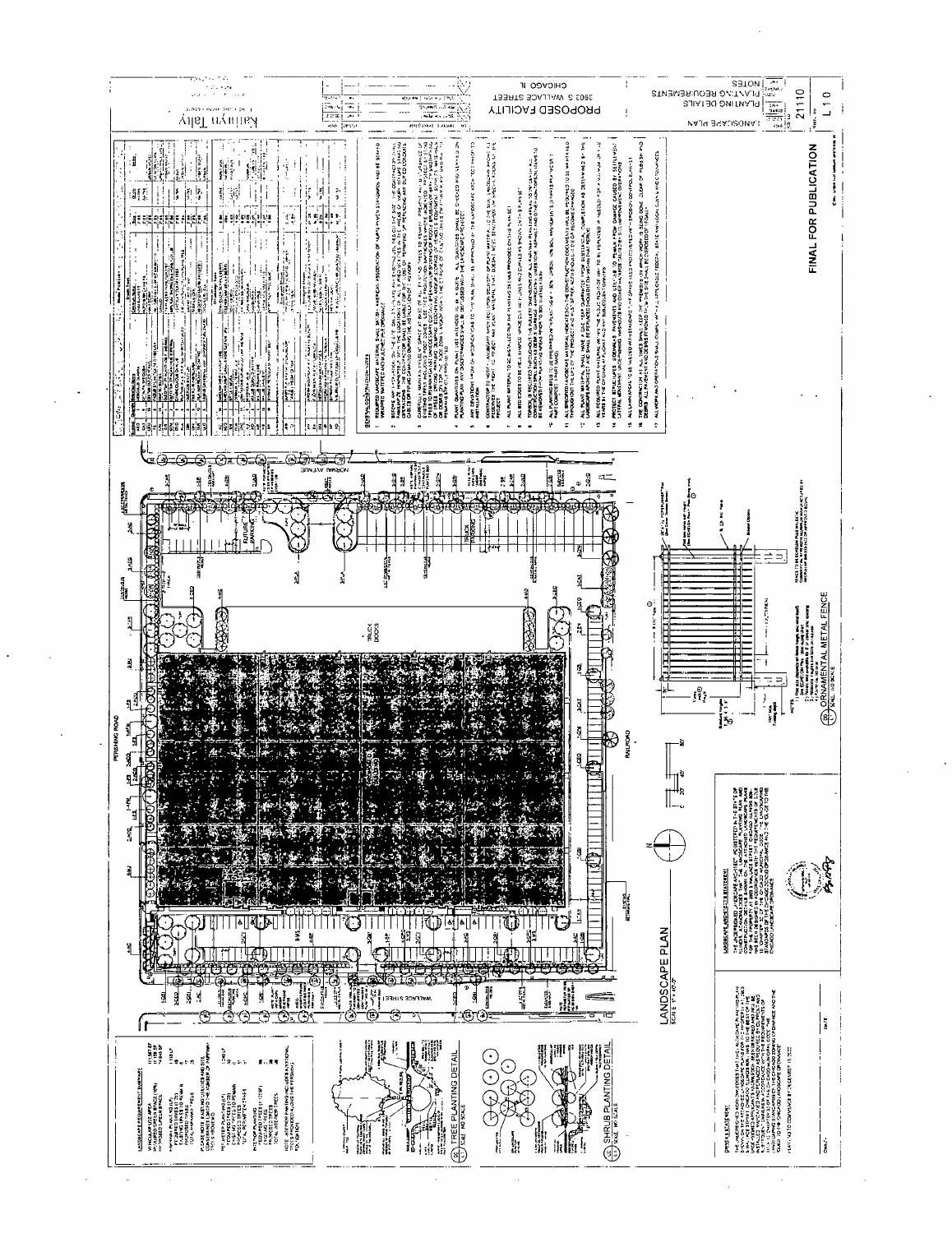